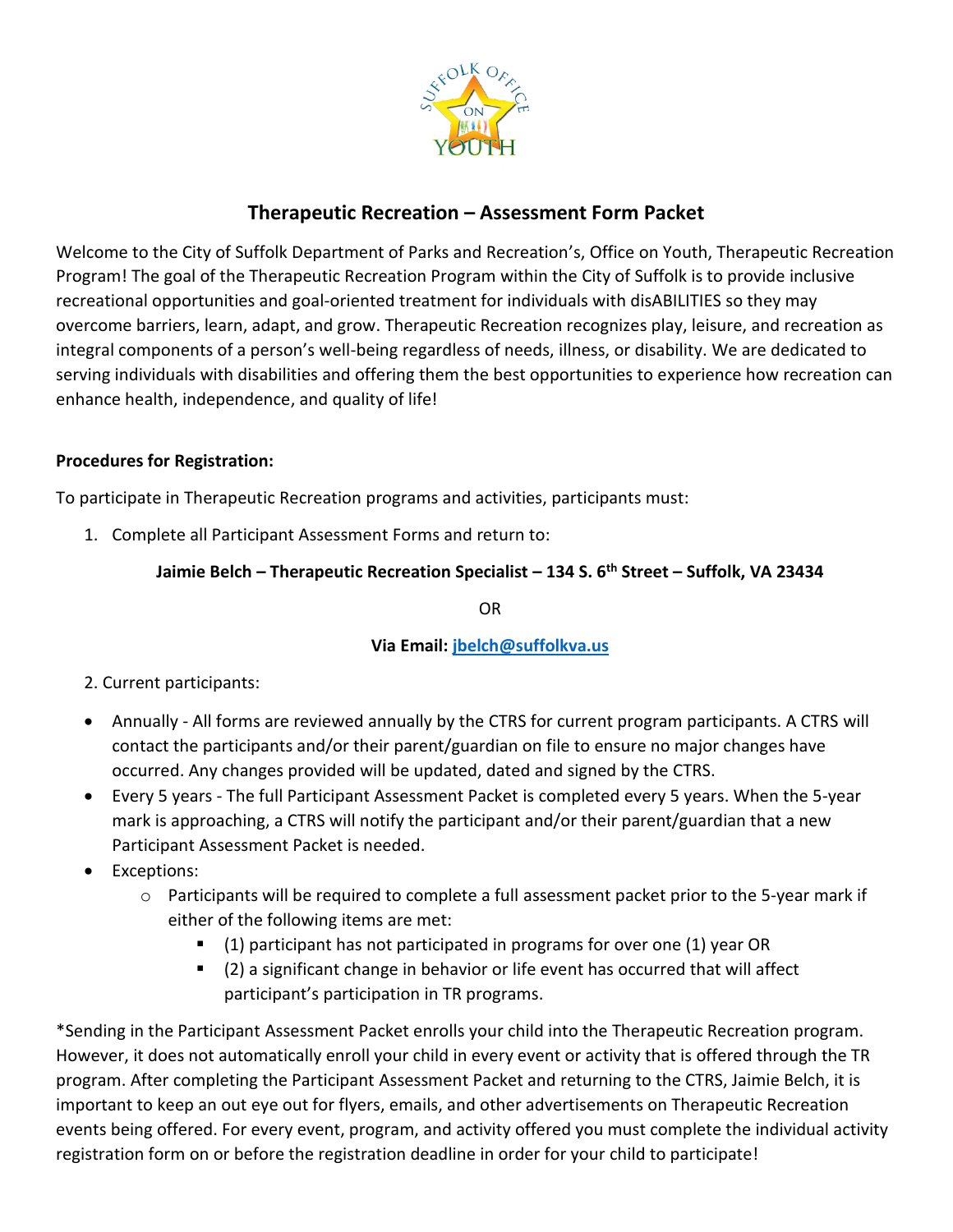# **Who can Participate?**

Suffolk Office on Youth's Therapeutic Recreation programs and events are designed for individuals ages 4 and up with disabilities such as, but not limited to, mild to moderate intellectual disabilities, mild to high functioning Autism, learning disabilities, moderate behavioral/emotional disorders, mental disabilities, traumatic brain injuries, developmental disabilities, physical disabilities, etc. are all welcome to participate!

Suffolk Parks and Recreation, Office on Youth, is not able to provide personal aides. Therefore, children need to be able to independently perform all activities of daily living. If a child cannot perform these activities on their own, (i.e. toileting, feeding, etc.) but would like to participate in our Therapeutic Recreation programs, they are more than welcome! We just kindly ask that a parent/guardian or personal aide will be present and attend all activities/programs with the participant at no extra cost. Personal aides/assistants must be over the age of 18 years old!

Skills needed to participate in Therapeutic Recreation programs and activities include:

With minimal staff assistance the participant will be able to complete familiar two-step directions, make choices, manage personal belongings, and have the desire to participate. Participants who require 1:1 assistance are welcome with their own personal aide/assistant.

# **Suffolk Department of Parks & Recreation** *"Play is Medicine"*

#### *Our Vision:*

To be the national leader in connecting people through play.



## *Our Mission:*

To create memorable experiences through a culture of fun and customer service excellence.

## *Recreation Therapy:*

To improve the health and overall quality of life through the process of thoughtful and careful intervention so others may overcome barriers, learn, adapt, and grow.

# **Office on Youth**

Therapeutic Recreation services are provided through Suffolk Parks and Recreation, Office on Youth division. The Office on Youth fosters the passions and dreams of Suffolk youth by promoting a quality and accessible system to address the needs of youth and families of the City of Suffolk. Through programs, resources, and partnerships we look to add a positive and lasting change to the lives of our youth, while promoting a safe, nurturing, and health community.

## **Visit our website:** *[www.suffolkva.us/parks](http://www.suffolkva.us/parks)*

**Facebook:** *Suffolk Parks and Recreation* **Instagram:** *@suffolkparksandrec*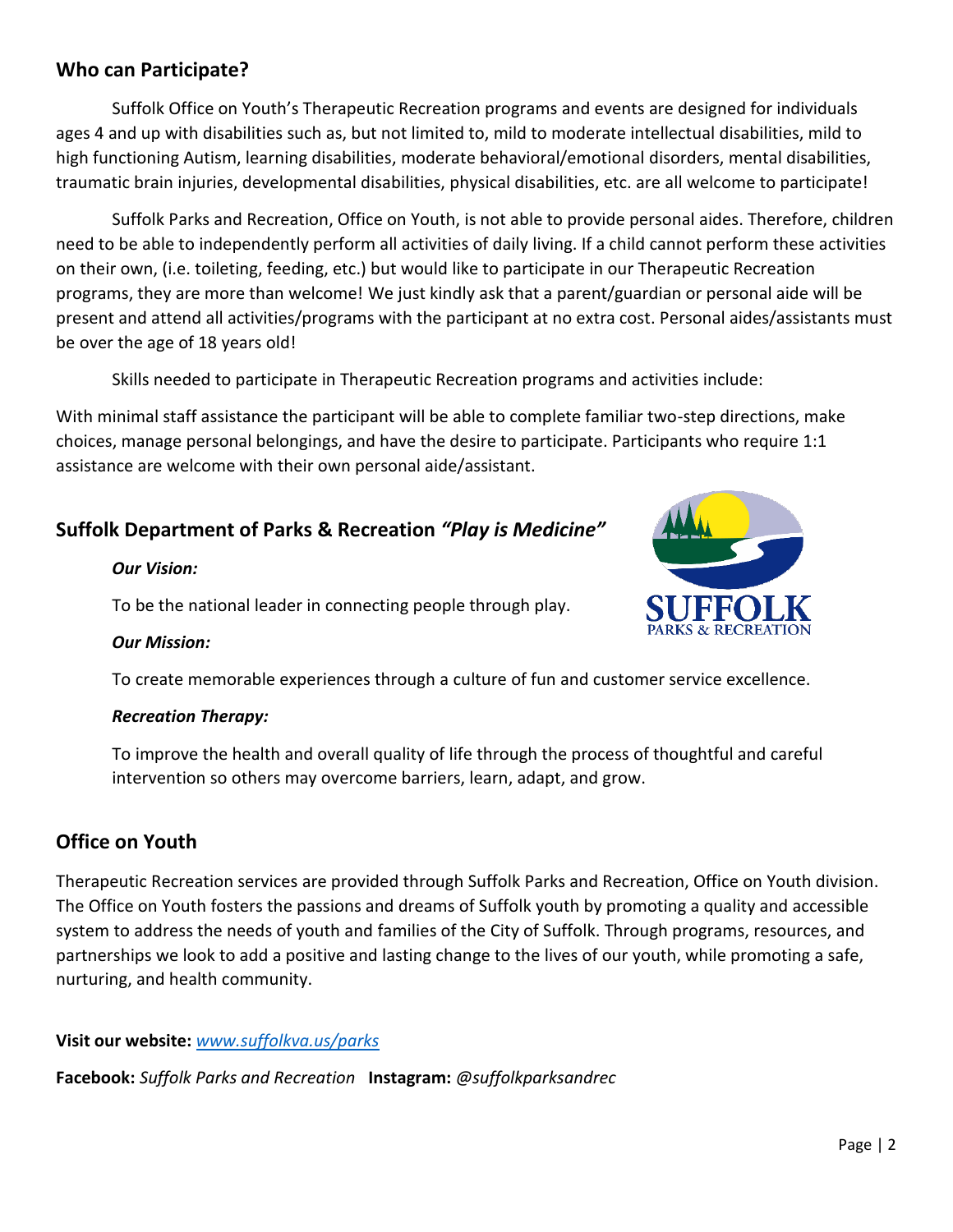# **Participant Information Form**

| <b>Participant Information</b>                                                                                                                                          |
|-------------------------------------------------------------------------------------------------------------------------------------------------------------------------|
|                                                                                                                                                                         |
| Date of Birth: ________________________                                                                                                                                 |
| □ Male □ Female □ Prefer not to say □ Other: __________________________________                                                                                         |
| Address: __________________________________City: ____________________State: ______Zip Code: _______                                                                     |
| <b>Emergency Contact Information</b>                                                                                                                                    |
|                                                                                                                                                                         |
|                                                                                                                                                                         |
|                                                                                                                                                                         |
|                                                                                                                                                                         |
|                                                                                                                                                                         |
|                                                                                                                                                                         |
| <b>Participant Basic Medical Information</b>                                                                                                                            |
|                                                                                                                                                                         |
| Cause of Disability: □ Congenital (present at birth) OR □ Acquired                                                                                                      |
|                                                                                                                                                                         |
| Level of Severity of Disability: □ Mild □ Moderate □ Severe                                                                                                             |
| Does the participant take medication(s)? $\square$ YES $\square$ NO                                                                                                     |
| If YES, please list medications:                                                                                                                                        |
| Will the participant need to take medications during the program?<br>$\Box$ YES<br>$\Box$ NO                                                                            |
| *Recreation Therapy staff are NOT responsible for the administration of medications.                                                                                    |
| Are there side effects of medications that staff need to be aware of that may prevent participation<br>(sun sensitivity, overheating, etc.)?<br>$\Box$ YES<br>$\Box$ NO |
| If YES, explain                                                                                                                                                         |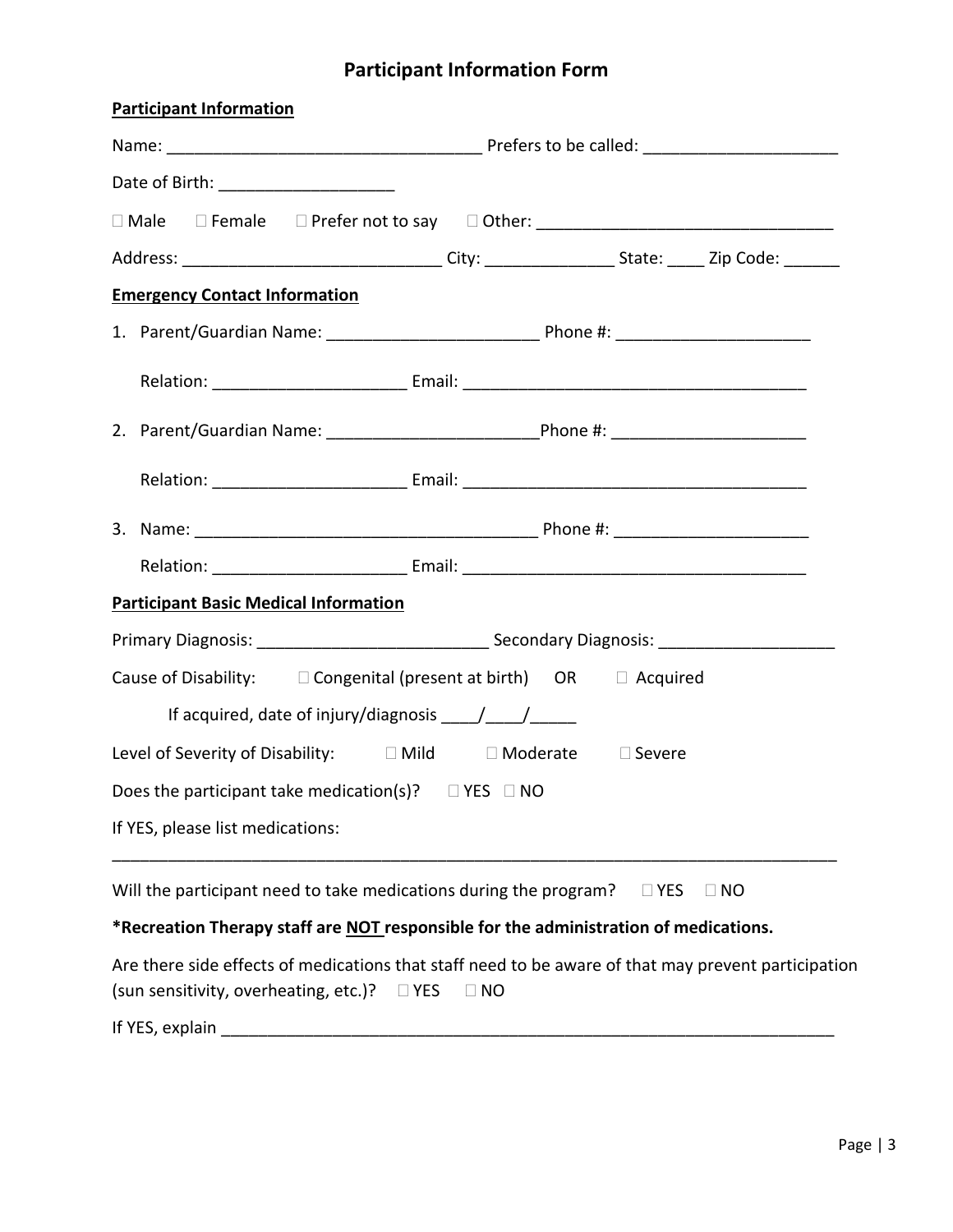Check all that apply:

| $\Box$ Asthma                                  | $\Box$ Heart disease        |
|------------------------------------------------|-----------------------------|
| $\Box$ Heart related problems                  | $\Box$ Heat/sun sensitivity |
| $\Box$ High blood pressure                     |                             |
|                                                |                             |
|                                                |                             |
| $\Box$ Diabetes; Does participant use Insulin? | $\Box$ YES<br>$\square$ NO  |
| $\Box$ Other:                                  |                             |

| <b>PARTICIPANT PHYSICAL STATUS:</b>                                                                                                                |  |  |  |  |  |
|----------------------------------------------------------------------------------------------------------------------------------------------------|--|--|--|--|--|
| <b>Communication:</b> □ Verbal □ Difficult to Understand □ Stutters □ Mumbles                                                                      |  |  |  |  |  |
| □ Soft Spoken □ Echolalia □ Non-Verbal □ Reads Lips □ Gestures □ Sign Language (ASL)                                                               |  |  |  |  |  |
| $\Box$ Writes/Communication Board $\Box$ Reads $\Box$ Unable to make needs known                                                                   |  |  |  |  |  |
| D Other __________________________________                                                                                                         |  |  |  |  |  |
|                                                                                                                                                    |  |  |  |  |  |
| Vision: 20/20 □ Impairment Left Eye □ Impairment Right Eye □ Farsighted                                                                            |  |  |  |  |  |
| □ Nearsighted □ Cataracts □ Glaucoma □ Blind □ Stigmatism □ Glasses □ Contacts                                                                     |  |  |  |  |  |
|                                                                                                                                                    |  |  |  |  |  |
|                                                                                                                                                    |  |  |  |  |  |
| <b>Hearing:</b> $\Box$ Not Impaired $\Box$ Hearing Impaired: $\Box$ Left ear $\Box$ Right ear                                                      |  |  |  |  |  |
| □ Hearing Aid: □ Left Ear □ Right Ear □ Deaf: □ Left Ear □ Right Ear                                                                               |  |  |  |  |  |
|                                                                                                                                                    |  |  |  |  |  |
|                                                                                                                                                    |  |  |  |  |  |
| Fine Motor Impairments: $\square$ Right: $\square$ YES $\square$ NO $\square$ Partial $\square$ Left: $\square$ YES $\square$ NO $\square$ Partial |  |  |  |  |  |
| $\Box$ Hand-eye Coordination: $\Box$ YES $\Box$ NO $\Box$ Partial                                                                                  |  |  |  |  |  |
| Fine Motor Skills: □ Independent □ Needs assistance; explain ___________________                                                                   |  |  |  |  |  |
|                                                                                                                                                    |  |  |  |  |  |
|                                                                                                                                                    |  |  |  |  |  |
| <b>Gross Motor Impairments:</b>                                                                                                                    |  |  |  |  |  |
| □ Upper Left: □ YES □ NO □ Partial □ □ Upper Right: □ YES □ NO □ Partial                                                                           |  |  |  |  |  |
| □ Lower Left: □ YES □ NO □ Partial □ □ Lower Right: □ YES □ NO □ Partial                                                                           |  |  |  |  |  |
|                                                                                                                                                    |  |  |  |  |  |
| $\Box$ Adaptive Equipment                                                                                                                          |  |  |  |  |  |
|                                                                                                                                                    |  |  |  |  |  |
| <b>Balance:</b> □ Non-Weight Bearing □ Partial-Weight Bearing Right Leg                                                                            |  |  |  |  |  |
| $\Box$ Partial-Weight Bearing Left Leg $\Box$ Full Weight Bearing                                                                                  |  |  |  |  |  |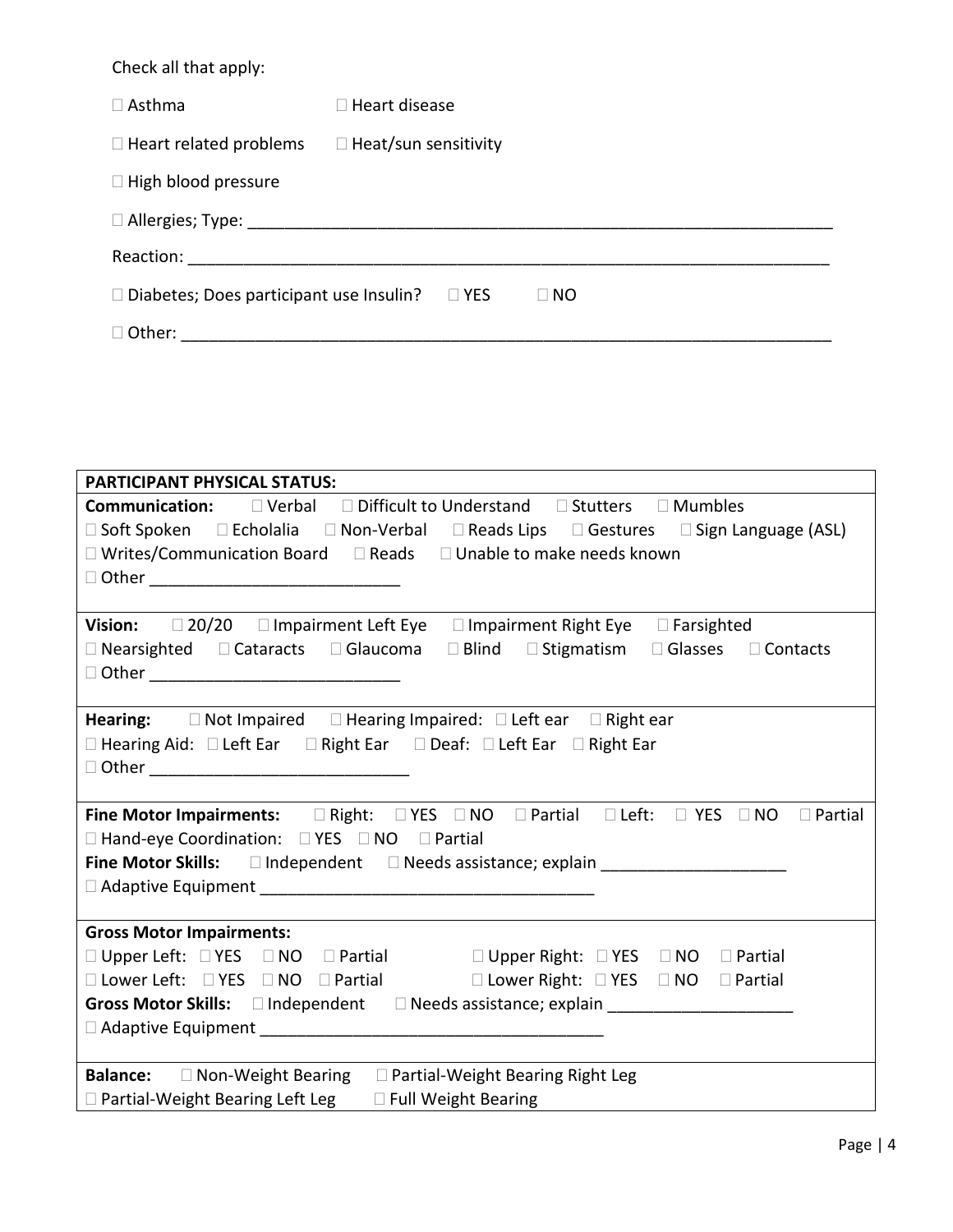| Endurance: (how long can you participate before needing a break?): (Minutes)<br>*Circle all that apply*                              |  |  |                    |  |  |  |                                           |
|--------------------------------------------------------------------------------------------------------------------------------------|--|--|--------------------|--|--|--|-------------------------------------------|
| Casual Walking: $\lt 5$ 5 10 15 30 45 60 $>60$                                                                                       |  |  |                    |  |  |  |                                           |
| Strenuous Exercise: $<$ 5 5 10 15 30 45 60                                                                                           |  |  |                    |  |  |  | >60                                       |
| <b>Mobility:</b><br>$\Box$ Power Wheelchair $\Box$ Manual Wheelchair $\Box$ Walker $\Box$ Cane<br>$\Box$ Independent<br>$\Box$ Other |  |  |                    |  |  |  |                                           |
| <b>Functional/Transfer Ability:</b>                                                                                                  |  |  | $\Box$ Independent |  |  |  | $\Box$ Partial Assist<br>$\Box$ Dependent |

| <b>ACTIVITIES OF DAILY LIVING:</b>                                                                                            |
|-------------------------------------------------------------------------------------------------------------------------------|
| <b>Toileting:</b> $\Box$ Independent $\Box$ Wears pull-ups/briefs<br>$\Box$ Catheter                                          |
|                                                                                                                               |
|                                                                                                                               |
| Does the participant follow a restroom schedule? $\Box$ YES $\Box$ NO                                                         |
| If YES, how often will they need to be taken to the restroom?                                                                 |
| Are there specific cues/prompts that are used?                                                                                |
| Will the participant communicate that they need to go to the restroom?<br>$\Box$ YES<br>$\Box$ NO                             |
|                                                                                                                               |
| *Note: Participants who require 1:1 assistance are welcome to bring their own aide but will NOT be provided a personal aide.* |
| <b>Eating:</b> $\Box$ Independent $\Box$ Dependent; type of assistance:                                                       |
|                                                                                                                               |
|                                                                                                                               |
|                                                                                                                               |
| $\Box$ Meal Behaviors (stuffing, pocketing, taking others food); explain                                                      |
|                                                                                                                               |

| BEHAVIORAL/EMOTIONAL/SOCIAL/COGNITIVE:                                                                                           |  |  |  |  |  |  |  |  |
|----------------------------------------------------------------------------------------------------------------------------------|--|--|--|--|--|--|--|--|
| $\Box$ Excitable $\Box$ Passive $\Box$ Friendly $\Box$ Cooperative<br>$\Box$ Stubborn<br>Personality:<br>$\Box$ Active           |  |  |  |  |  |  |  |  |
| $\Box$ Aggressive $\Box$ Tantrums $\Box$ Depressed $\Box$ Sociable<br>$\Box$ Curious<br>$\square$ Sensitive<br>$\Box$ Persistent |  |  |  |  |  |  |  |  |
| <b>Behaviors:</b> $\Box$ Verbally aggressive $\Box$ Destroys property $\Box$ Physically harms self $\Box$ Frustrated             |  |  |  |  |  |  |  |  |
| $\Box$ Uses profanity or negative words $\Box$ Wanders/ runs from group $\Box$ Aggressive towards others                         |  |  |  |  |  |  |  |  |
| $\Box$ Irritable $\Box$ Stays with group $\Box$ Recognizes danger $\Box$ Does not recognize danger                               |  |  |  |  |  |  |  |  |
| $\Box$ Other behaviors                                                                                                           |  |  |  |  |  |  |  |  |
|                                                                                                                                  |  |  |  |  |  |  |  |  |
| <b>Causes</b>                                                                                                                    |  |  |  |  |  |  |  |  |
| Indicators a behavior is going to occur                                                                                          |  |  |  |  |  |  |  |  |
| Average duration and intensity of behavior/episode                                                                               |  |  |  |  |  |  |  |  |
| Effective strategies & techniques used for de-escalation:                                                                        |  |  |  |  |  |  |  |  |
| $\Box$ Positive reinforcement $\Box$ Redirection<br>$\Box$ Rewards/tokens<br>$\square$ Time out                                  |  |  |  |  |  |  |  |  |
| $\Box$ Other                                                                                                                     |  |  |  |  |  |  |  |  |
|                                                                                                                                  |  |  |  |  |  |  |  |  |
|                                                                                                                                  |  |  |  |  |  |  |  |  |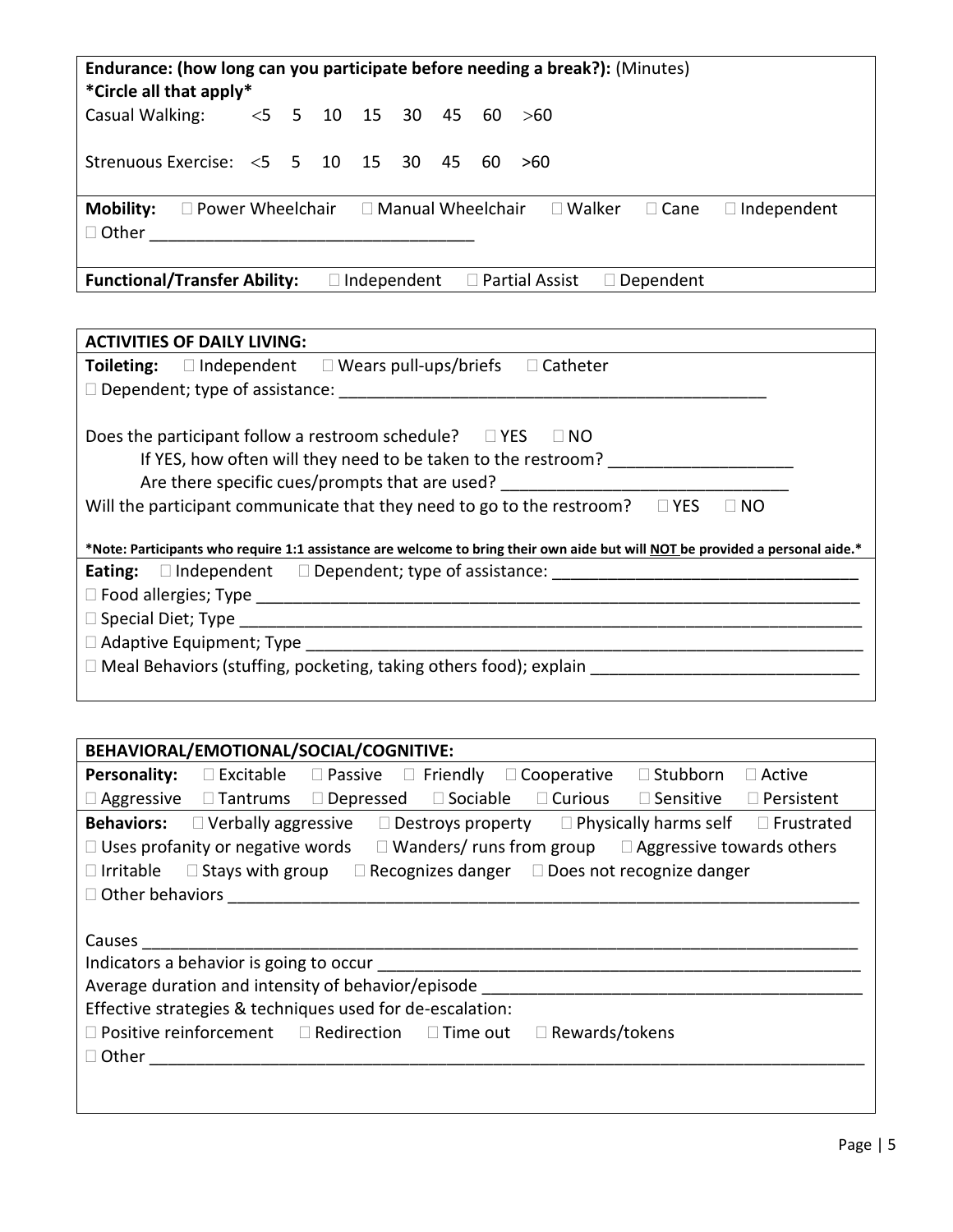| Cognition:                                                                                                            |
|-----------------------------------------------------------------------------------------------------------------------|
| Can identify: $\square$ Person $\square$ Place $\square$ Time $\square$ Situation $\square$ Object                    |
| Is often: □ Confused □ Forgetful □ Unaware □ Disoriented                                                              |
| Comprehension: □ Strong □ Partial □ None                                                                              |
| Memory Impairment: $\Box$ YES $\Box$ NO $\rightarrow$ If YES: $\Box$ Long term $\Box$ Short term                      |
| Decision Making: Makes everyday decisions? □ YES □ NO                                                                 |
| Ability to differentiate right from wrong? □ YES □ NO                                                                 |
|                                                                                                                       |
|                                                                                                                       |
| Structure:                                                                                                            |
|                                                                                                                       |
|                                                                                                                       |
|                                                                                                                       |
|                                                                                                                       |
|                                                                                                                       |
|                                                                                                                       |
|                                                                                                                       |
| Learning Styles: Learns best when given:                                                                              |
| □ Verbal Directions □ Written Instructions or Lists □ Demonstration or Modeling                                       |
| $\Box$ Combination of All                                                                                             |
| Does the participant have any Processing Delays? □ YES □ NO                                                           |
| Are 1-step directions needed? □ YES □ NO                                                                              |
| Will the participant independently ask for clarification if directions are not understood? $\square$ YES $\square$ NO |
| Teaching techniques and adaptations used at home/school:                                                              |
|                                                                                                                       |
|                                                                                                                       |
| Cues/prompts used to assist with focusing/listening:<br>                                                              |
|                                                                                                                       |
| Socialization:<br>$\Box$ Likes to be around others $\Box$ Tolerates new surroundings/people                           |
| $\Box$ Adjusts well to new surroundings/people $\Box$ Enjoys independent activities                                   |
| $\Box$ Needs encouragement to join group<br>$\Box$ Prefers small group activities                                     |
| $\Box$ Difficulty adjusting to new surroundings/people $\Box$ Prefers large group activities                          |
| □ Uncomfortable around new surroundings/people                                                                        |
|                                                                                                                       |
| Any concerns with:                                                                                                    |
| $\Box$ Waiting in line $\Box$ Being first $\Box$ Taking turns $\Box$ Getting out/eliminated $\Box$ Sharing            |
| $\Box$ Losing $\Box$ Cooperation/teamwork $\Box$ Keeping hands to themselves                                          |
|                                                                                                                       |
|                                                                                                                       |
| <b>OTHER THERAPIES:</b> Do you receive therapeutic services? □ Speech □ Occupational □ Physical                       |
|                                                                                                                       |
|                                                                                                                       |
|                                                                                                                       |

Parent/Guardian Signature \_\_\_\_\_\_\_\_\_\_\_\_\_\_\_\_\_\_\_\_\_\_\_\_\_\_\_\_\_\_\_\_\_\_\_\_\_ Date\_\_\_\_\_\_\_\_\_\_\_\_\_\_\_\_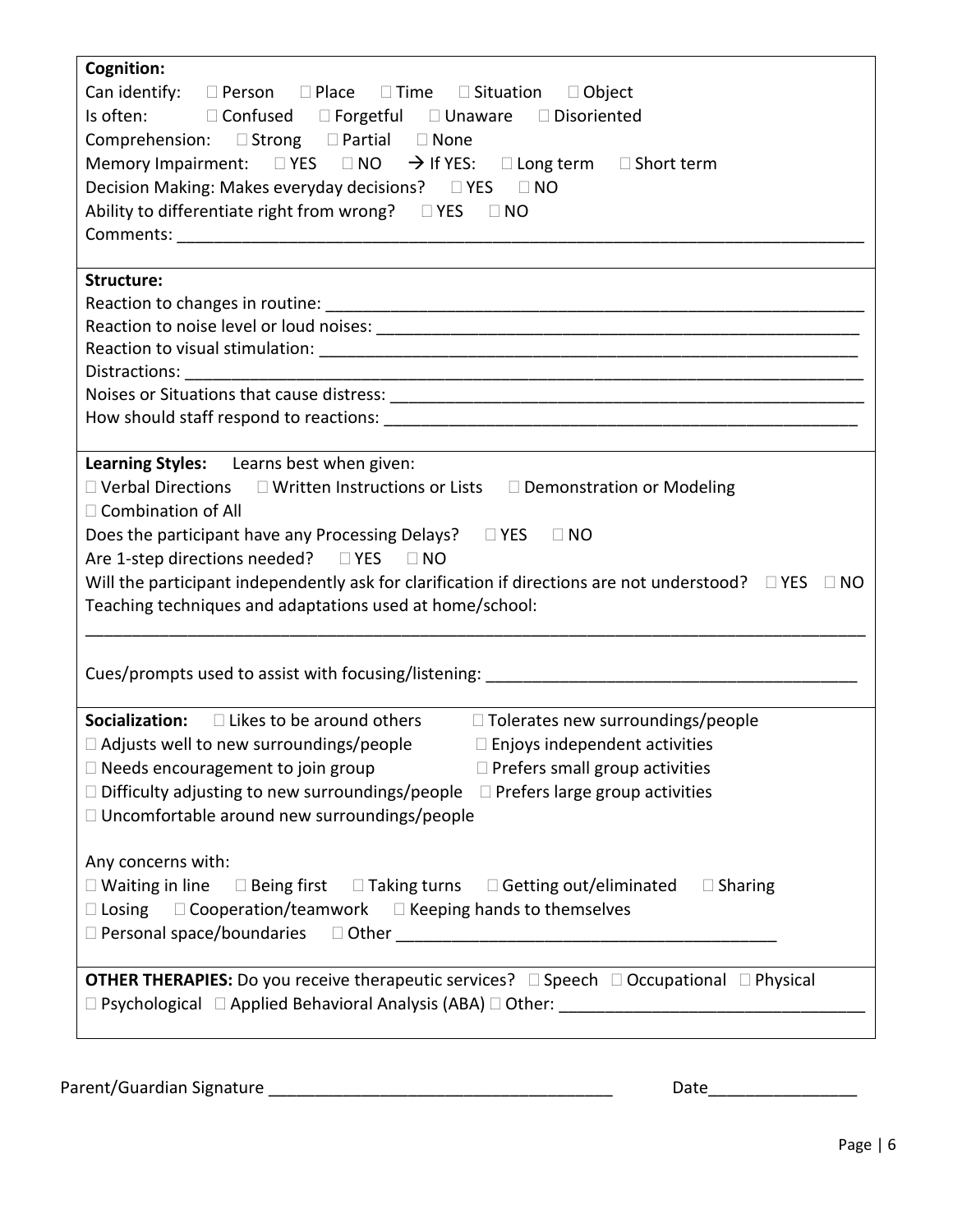# **RECREATION & LEISURE: Social and Leisure Interests:**

| $O$ – Circle Interests | X - Mark Dislikes |
|------------------------|-------------------|
|------------------------|-------------------|

| Reading                | Crafts           | <b>Group Games</b> | Soccer             | <b>Bowling</b>    | <b>Amusement Parks</b>   |
|------------------------|------------------|--------------------|--------------------|-------------------|--------------------------|
| Music/Concerts         | <b>Drawing</b>   | Painting           | <b>Card Games</b>  | Basketball        | <b>Group Exercise</b>    |
| Festivals/Fairs        | Singing          | Ceramics           | <b>Board Games</b> | Volleyball        | Walking                  |
| Acting                 | Cooking          | Sewing             | <b>Puzzles</b>     | Swimming          | <b>Martial Arts</b>      |
| <b>Picnics</b>         | <b>Billiards</b> | <b>Tennis</b>      | <b>Movies</b>      | Baseball          | <b>Attending Plays</b>   |
| <b>Sporting Events</b> | Camping          | Parks              | Playground         | Dancing           | <b>Video Games</b>       |
| <b>Fishing</b>         | Shopping         | Gardening          | Photography        | Special<br>Events | <b>Community Outings</b> |

\_\_\_\_\_\_\_\_\_\_\_\_\_\_\_\_\_\_\_\_\_\_\_\_\_\_\_\_\_\_\_\_\_\_\_\_\_\_\_\_\_\_\_\_\_\_\_\_\_\_\_\_\_\_\_\_\_\_\_\_\_\_\_\_\_\_\_\_\_\_\_\_\_\_\_\_\_\_\_\_\_\_\_\_

\_\_\_\_\_\_\_\_\_\_\_\_\_\_\_\_\_\_\_\_\_\_\_\_\_\_\_\_\_\_\_\_\_\_\_\_\_\_\_\_\_\_\_\_\_\_\_\_\_\_\_\_\_\_\_\_\_\_\_\_\_\_\_\_\_\_\_\_\_\_\_\_\_\_\_\_\_\_\_\_\_\_\_\_

\_\_\_\_\_\_\_\_\_\_\_\_\_\_\_\_\_\_\_\_\_\_\_\_\_\_\_\_\_\_\_\_\_\_\_\_\_\_\_\_\_\_\_\_\_\_\_\_\_\_\_\_\_\_\_\_\_\_\_\_\_\_\_\_\_\_\_\_\_\_\_\_\_\_\_\_\_\_\_\_\_\_\_\_

\_\_\_\_\_\_\_\_\_\_\_\_\_\_\_\_\_\_\_\_\_\_\_\_\_\_\_\_\_\_\_\_\_\_\_\_\_\_\_\_\_\_\_\_\_\_\_\_\_\_\_\_\_\_\_\_\_\_\_\_\_\_\_\_\_\_\_\_\_\_\_\_\_\_\_\_\_\_\_\_\_\_\_\_

Prefers  $\rightarrow$   $\Box$  Group Programs  $\Box$  Individual Programs  $\Box$  Both

|  | Current leisure/social interests: |  |
|--|-----------------------------------|--|
|  |                                   |  |

Past leisure/social interests: **We are all that in the set of the set of the set of the set of the set of the set of the set of the set of the set of the set of the set of the set of the set of the set of the set of the se** 

Activities that are disliked: \_\_\_\_\_\_\_\_\_\_\_\_\_\_\_\_\_\_\_\_\_\_\_\_\_\_\_\_\_\_\_\_\_\_\_\_\_\_\_\_\_\_\_\_\_\_\_\_\_\_\_\_\_\_\_\_\_\_\_\_\_\_

Positive qualities/strengths: \_\_\_\_\_\_\_\_\_\_\_\_\_\_\_\_\_\_\_\_\_\_\_\_\_\_\_\_\_\_\_\_\_\_\_\_\_\_\_\_\_\_\_\_\_\_\_\_\_\_\_\_\_\_\_\_\_\_\_\_

What areas/goals would the participant like to improve on?

What do you hope to gain from participation?

What are your specific concerns that may prevent successful participation?

What programs, classes, and events are you interested in?

Activity Restrictions: \_\_\_\_\_\_\_\_\_\_\_\_\_\_\_\_\_\_\_\_\_\_\_\_\_\_\_\_\_\_\_\_\_\_\_\_\_\_\_\_\_\_\_\_\_\_\_\_\_\_\_\_\_\_\_\_\_\_\_\_\_\_\_\_\_\_\_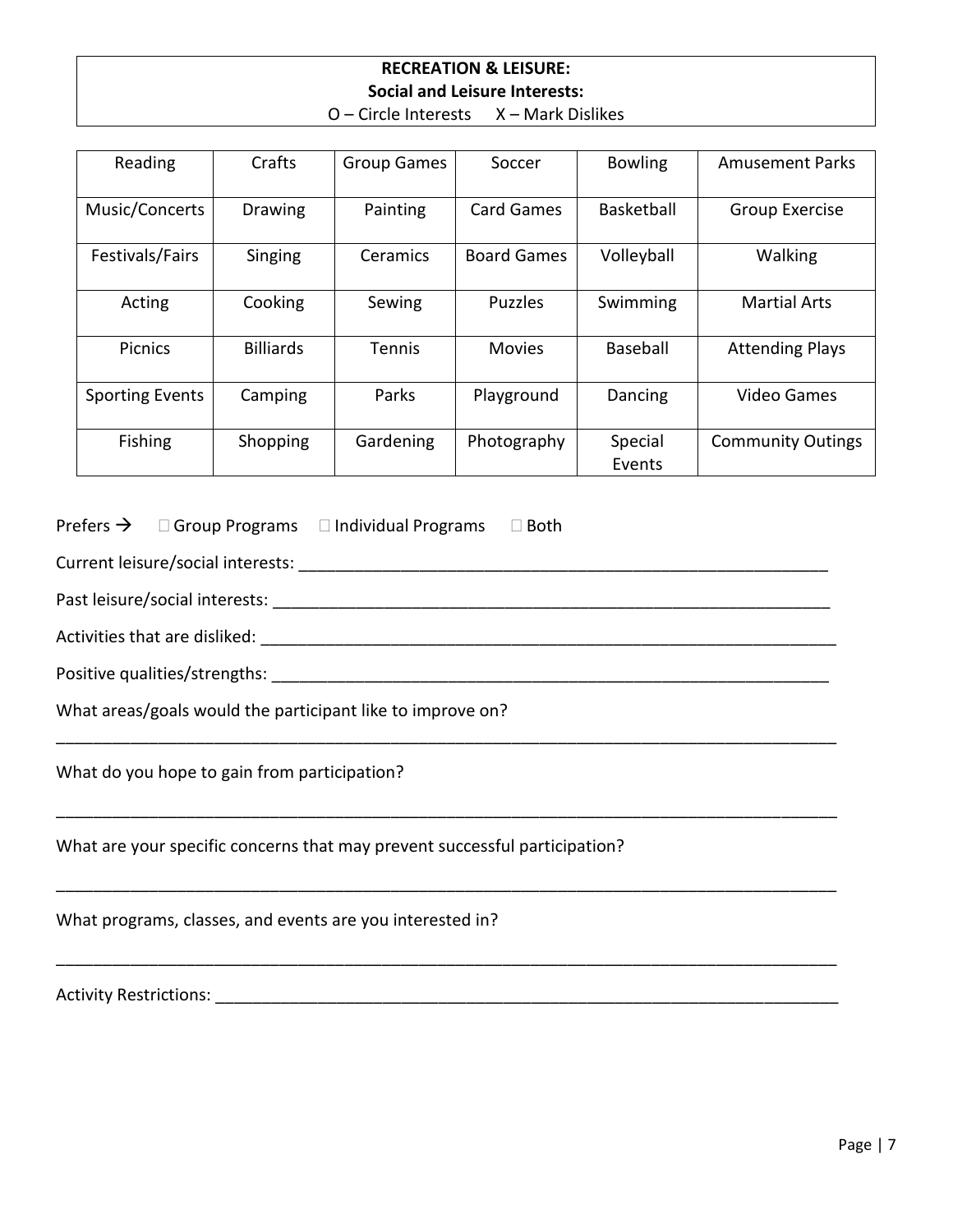# **Guidelines of Conduct**

Individuals registered or signed up for Therapeutic Recreation programs, activities and classes are expected to follow general guidelines of conduct which include, but are not limited to:

- Stay with assigned group/No wandering or leaving group
- Care for personal belongings or request assistance as needed
- Use equipment and supplies appropriately without destruction
- Keep hands and feet to self (no grabbing, hitting, or kicking others)
- Refrain from causing harm to self or others (no fighting, biting, or other physical aggression)
- Use friendly and appropriate language
- Follow directions and prompts
- Participate as fully as possible

Suffolk Parks and Recreation reserves the right to limit and/or deny participation if:

- The participant's actions cause injury to self, peers, or staff
- The participant engages in repetitive, aggressive, harmful, or disruptive behavior(s)
- The participant fails to follow general rules of conduct
- The participant does not meet criteria for the program (disability or prerequisite skills)

 Paperwork is incomplete or forms/participant is not registered and submitted prior to the registration deadline

**Bullying** – defined as unwanted aggressive or non-aggressive behavior, that involves the real, or perceived to be real, power or control of one participant(s) directed towards other participant(s) – will not be tolerated.

## **Progressive Discipline**

TR Program participants are encouraged to engage in a supportive environment. As such, the following behaviors are discouraged and may result in appropriate disciplinary responses: the use of profanity, obscene language, inappropriate gestures, sexually inappropriate behavior, teasing, bullying, throwing objects, and malicious physical contact, to name a few. Depending on the behaviors indicated, staff reserve the right to issue the appropriate progressive step indicated below. Staff members may use one or more of the following interventions:

## **Progressive Step 1 - Verbal Warning**

Staff will remind participant of TR program behavior expectations and verbally redirect participant engaging in minor inappropriate behavior. Verbal warnings may include, but are not be limited to, reiterating that participant is to maintain individual space and keep his or her hands, feet, etc. to himself or herself.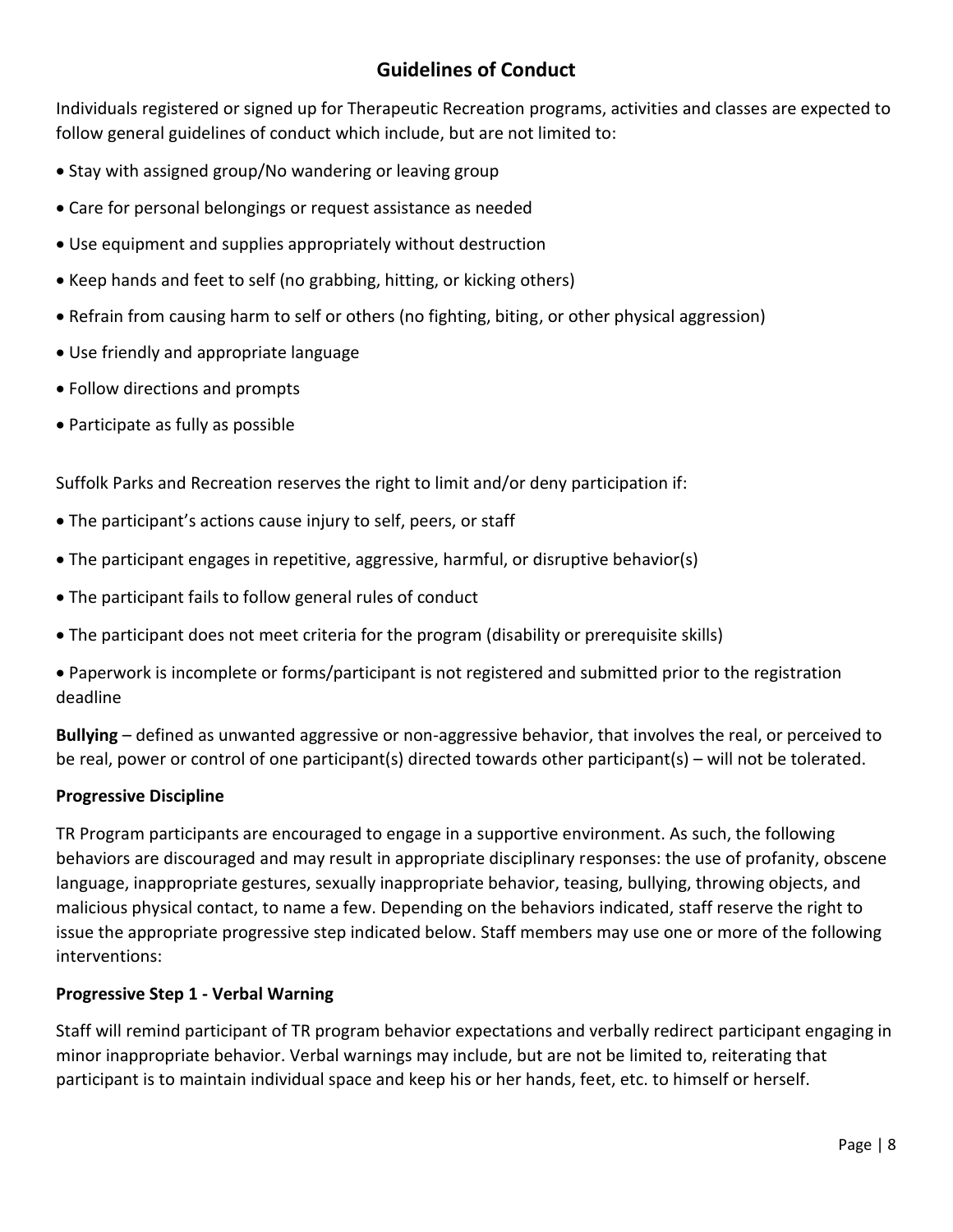## **Progressive Step 2 – Regroup Time**

Staff will allow participant time to regroup, discuss inappropriate behavior and alternative choices, and prepare to continue recreational programming and fun. Participant will be monitored and reevaluated at five (5) minute intervals to determine his or her readiness to rejoin the group.

#### **Progressive Step 3 – Early Pick-Up**

Staff will require participant to be picked up by a parent, legal guardian, or emergency contact when participant is unable to manage his or behavior, despite verbal warning and intervention attempts, or the misconduct is egregious, and/or participant requires attention beyond the capacity of TR staff. A parent will be required to meet with CTRS to discuss a Behavior Contract before the participant can return to the program. In the event the guidelines in the behavior contract are broken, suspension will occur (as stated in steps 4 and 5 below).

#### **Progressive Step 4 – Suspension for one or more days\***

Suspensions may be imposed in situations where misconduct continues after lesser progressive steps have been imposed or resulting from an especially egregious act.

#### **Progressive Step 5 – Long Term Suspension\***

In the event that the aforementioned interventions are not successful, a Long Term Suspension (up to or more than 1 year) may be imposed. This level of intervention is usually reserved for the most severe situations.

\*Suffolk Parks and Recreation does not prorate or refund fees in cases involving participant misconduct or suspensions.

I have read and understand the above Guidelines of Conduct and agree to the terms as described.

\_\_\_\_\_\_\_\_\_\_\_\_\_\_\_\_\_\_\_\_\_\_\_\_\_\_\_\_\_\_\_\_\_\_\_\_ \_\_\_\_\_\_\_\_\_\_\_\_\_\_\_\_\_\_\_\_

| Parent/Guardian Signature | Date<br>-------------------------------- FOR OFFICE USE ONLY --------------------------------- |  |
|---------------------------|------------------------------------------------------------------------------------------------|--|
| Recommendations:          |                                                                                                |  |
|                           |                                                                                                |  |
|                           | Application Approval Date: 1990 March 2014 Reviewed by: 2004 March 2014 March 2014 March 2016  |  |
|                           |                                                                                                |  |
|                           |                                                                                                |  |
|                           |                                                                                                |  |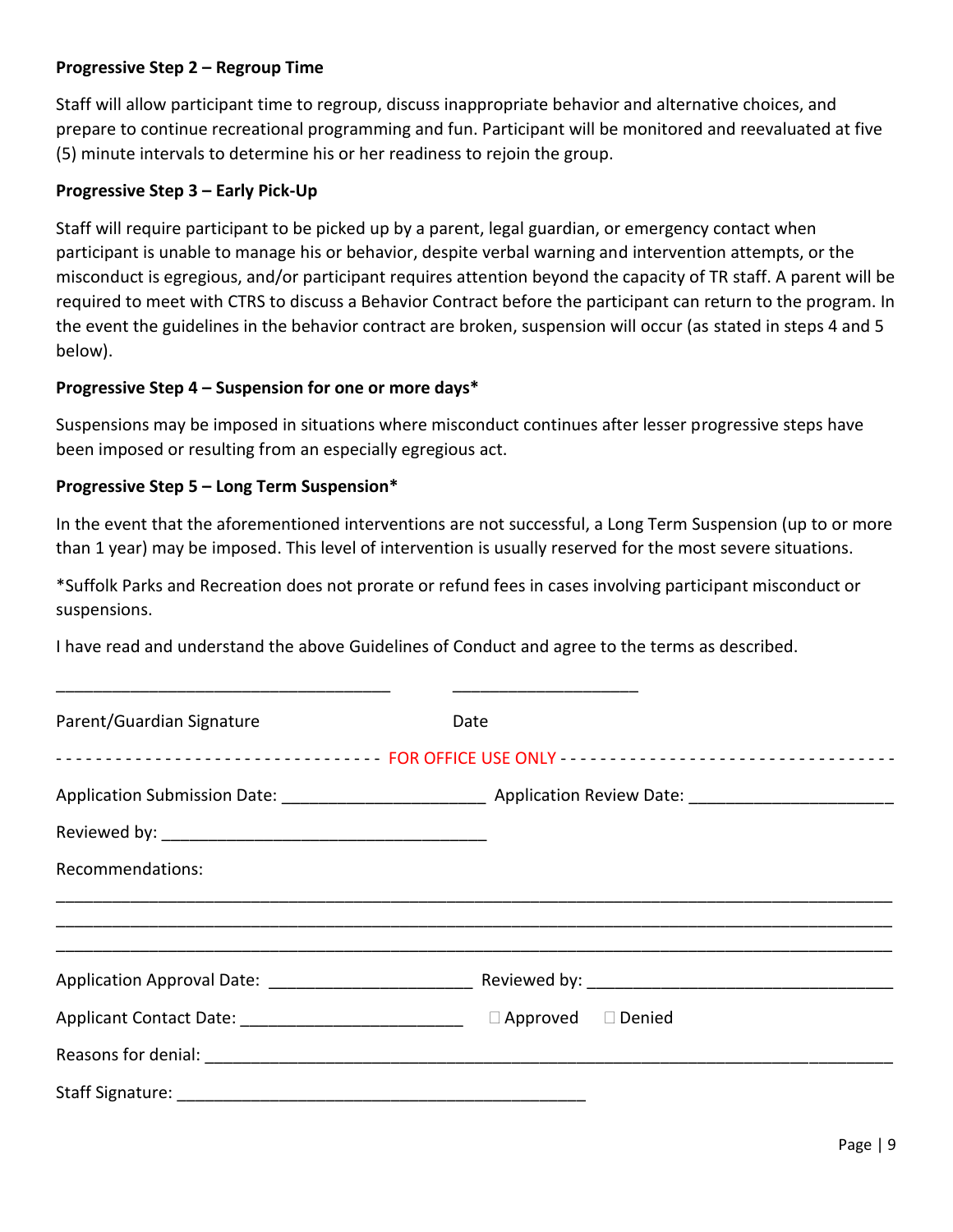## **Therapeutic Recreation Programs Waiver and Release**

#### **Confidentiality Understanding**

*I understand that information provided for the purposes of assessment and placement in Suffolk Parks and Recreation's programs, classes and activities is strictly confidential to the Parks and Recreation assigned staff and appropriate service professionals and contractors.*

Parent/Guardian Signature \_\_\_\_\_\_\_\_\_\_\_\_\_\_\_\_\_\_\_\_\_\_\_\_\_\_\_\_\_\_\_\_\_\_\_\_\_\_\_\_ Date \_\_\_\_\_\_\_\_\_\_\_\_\_\_\_\_\_\_\_\_

#### **Release Waiver**

*In consideration of being permitted to participate in any way in Suffolk Parks and Recreation's Therapeutic Recreation programming, activities and classes, I for myself, my heirs, personal representatives or assigns, do hereby release, waive, and forever discharge the City of Suffolk, its Council members, officers, employees, and agents for liability from any and all claims, demands, rights and causes of action of whatever kind resulting in, but not limited to, bodily injury, personal*  injury, accident or illness (including death), and property damage sustained by me and my agents, representatives, *employees, or family members arising from participation in Suffolk Parks and Recreation's programs, activities and classes.*

Parent/Guardian Signature \_\_\_\_\_\_\_\_\_\_\_\_\_\_\_\_\_\_\_\_\_\_\_\_\_\_\_\_\_\_\_\_\_\_\_\_\_\_\_\_ Date \_\_\_\_\_\_\_\_\_\_\_\_\_\_\_\_\_\_\_\_

#### **Indemnification**

*I shall indemnify and hold harmless the City of Suffolk, its Council members, officers, employees, and agents from and against any and all claims, losses, damages, fines, penalties, suits and costs, including injury and death penalties imposed by any authority which arise out of any violation of law by, and all acts and omissions caused by me, my employees, subcontractors, agents, or representatives during the participation in Suffolk Parks and Recreation programs, activities and classes.*

Parent/Guardian Signature \_\_\_\_\_\_\_\_\_\_\_\_\_\_\_\_\_\_\_\_\_\_\_\_\_\_\_\_\_\_\_\_\_\_\_\_\_\_\_\_ Date \_\_\_\_\_\_\_\_\_\_\_\_\_\_\_\_\_\_\_\_

#### **Emergency Medical Treatment Release**

*In the event of an emergency, I give permission for my child to be transported to the nearest medical facility and have appropriate care administered. It is understood that the staff will make every effort to contact you in such instances.*

Parent/Guardian Signature \_\_\_\_\_\_\_\_\_\_\_\_\_\_\_\_\_\_\_\_\_\_\_\_\_\_\_\_\_\_\_\_\_\_\_\_\_\_\_\_ Date \_\_\_\_\_\_\_\_\_\_\_\_\_\_\_\_\_\_\_\_

#### **Photo/Video Release**

- *I consent to my child being photographed or videoed during this program; and I understand that these photos can be used for publication to promote the Department's events, classes, activities and programs.*
- *I do NOT consent to my child being photographed or videoed during these programs.*

Parent/Guardian Signature \_\_\_\_\_\_\_\_\_\_\_\_\_\_\_\_\_\_\_\_\_\_\_\_\_\_\_\_\_\_\_\_\_\_\_\_\_\_\_\_ Date \_\_\_\_\_\_\_\_\_\_\_\_\_\_\_\_\_\_\_\_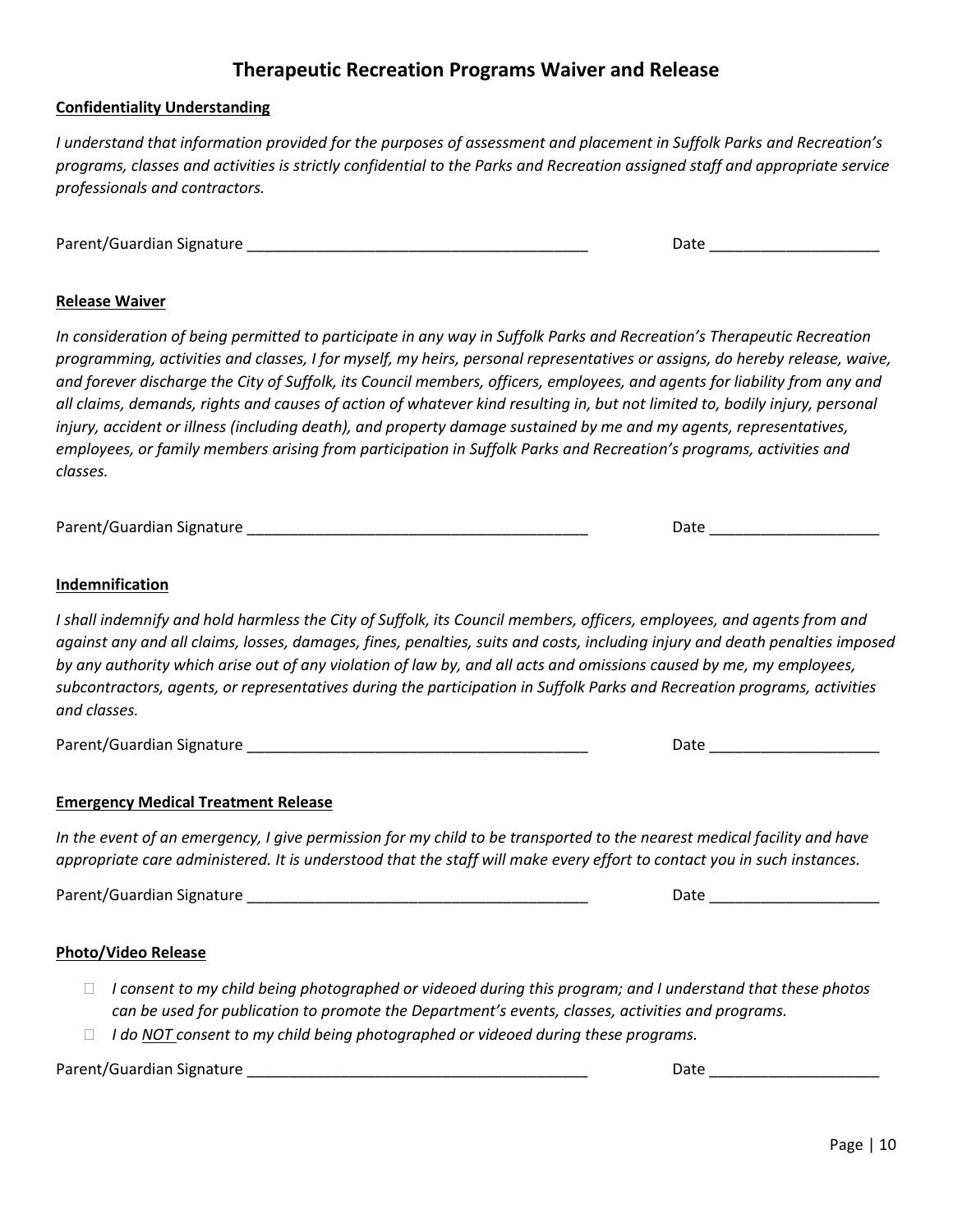# **SEIZURE INFORMATION FORM**

**\*Only complete this form if applicable**

|                                                                                                                                | Parent/Guardian signature if participant is under the age of 18 |  |           |               |
|--------------------------------------------------------------------------------------------------------------------------------|-----------------------------------------------------------------|--|-----------|---------------|
|                                                                                                                                |                                                                 |  |           |               |
|                                                                                                                                |                                                                 |  |           |               |
|                                                                                                                                |                                                                 |  |           |               |
| 3. Are there any conditions that seem to trigger a seizure? $\square$ YES                                                      |                                                                 |  | $\Box$ NO |               |
|                                                                                                                                |                                                                 |  |           |               |
|                                                                                                                                |                                                                 |  |           |               |
|                                                                                                                                |                                                                 |  |           |               |
|                                                                                                                                |                                                                 |  |           |               |
|                                                                                                                                |                                                                 |  |           |               |
|                                                                                                                                |                                                                 |  |           |               |
|                                                                                                                                |                                                                 |  |           |               |
| 9. Average/estimated time needed to return to a normal and conscious state? _______________________                            |                                                                 |  |           |               |
| 10. Does the participant require medication during or after a seizure? $\square$ YES $\square$ NO                              |                                                                 |  |           |               |
|                                                                                                                                |                                                                 |  |           |               |
|                                                                                                                                |                                                                 |  |           |               |
| 12. Are there any limitations or restrictions following a seizure? _________________________________                           |                                                                 |  |           |               |
|                                                                                                                                |                                                                 |  |           |               |
| 14. Do you wish to be notified immediately after? □ YES □ NO                                                                   |                                                                 |  |           |               |
| 15. Do you want us to call a specific hospital, rescue squad, or 911? □ Hospital □ Rescue Squad                                |                                                                 |  |           | $\square$ 911 |
|                                                                                                                                |                                                                 |  |           |               |
|                                                                                                                                |                                                                 |  |           |               |
|                                                                                                                                |                                                                 |  |           |               |
| To better serve our participants we would like to be aware of the actual seizure activity, please check the appropriate areas. |                                                                 |  |           |               |
| <b>MENTAL STATUS</b>                                                                                                           | □ Unchanged □ Dream-like □ Vacant □ Unconscious                 |  |           |               |

| <b>MENTAL STATUS</b>      | $\Box$ Unchanged $\Box$ Dream-like $\Box$ Vacant $\Box$ Unconscious                                                                                                                                                                                                                                                                                                                                                                              |  |  |  |  |  |  |
|---------------------------|--------------------------------------------------------------------------------------------------------------------------------------------------------------------------------------------------------------------------------------------------------------------------------------------------------------------------------------------------------------------------------------------------------------------------------------------------|--|--|--|--|--|--|
|                           |                                                                                                                                                                                                                                                                                                                                                                                                                                                  |  |  |  |  |  |  |
| <b>MUSCLE TONE CHANGE</b> | $\Box$ Rigid whole body $\Box$ Rigid right side $\Box$ Rigid left side $\Box$ Limp                                                                                                                                                                                                                                                                                                                                                               |  |  |  |  |  |  |
|                           |                                                                                                                                                                                                                                                                                                                                                                                                                                                  |  |  |  |  |  |  |
| <b>MOVEMENT</b>           | $\Box$ Jerked whole body $\Box$ Jerked right side $\Box$ Jerked left side $\Box$ Jackknife                                                                                                                                                                                                                                                                                                                                                       |  |  |  |  |  |  |
|                           |                                                                                                                                                                                                                                                                                                                                                                                                                                                  |  |  |  |  |  |  |
| <b>COLOR</b>              | $\begin{tabular}{lllll} \quad \textbf{Q} \textbf{ Flushed} & \textbf{Q} \textbf{Pale} & \textbf{Q} \textbf{Bluish} & \textbf{Q} \textbf{Other} \end{tabular} \begin{tabular}{lllllllllll} \quad \textbf{L} \textbf{Q} \textbf{H} & \textbf{Q} \textbf{H} & \textbf{Q} \textbf{H} & \textbf{Q} \textbf{H} & \textbf{Q} \textbf{H} & \textbf{Q} \textbf{H} & \textbf{Q} \textbf{H} & \textbf{Q} \textbf{H} & \textbf{Q} \textbf{H} & \textbf{Q} \$ |  |  |  |  |  |  |
| <b>MOUTH</b>              | □ Salivates □ Chews □ Swallows □ Cries □ Smacks lips □ Talks                                                                                                                                                                                                                                                                                                                                                                                     |  |  |  |  |  |  |
|                           |                                                                                                                                                                                                                                                                                                                                                                                                                                                  |  |  |  |  |  |  |
| <b>SPHINCTERS</b>         | $\Box$ Urinates $\Box$ Defecates $\Box$ Turns right $\Box$ Turns left                                                                                                                                                                                                                                                                                                                                                                            |  |  |  |  |  |  |
|                           |                                                                                                                                                                                                                                                                                                                                                                                                                                                  |  |  |  |  |  |  |
| <b>BREATHING</b>          | □ Stops for __________________________  □ Becomes raspy/noisy                                                                                                                                                                                                                                                                                                                                                                                    |  |  |  |  |  |  |
|                           |                                                                                                                                                                                                                                                                                                                                                                                                                                                  |  |  |  |  |  |  |
| <b>BEHAVIOR AFTER</b>     | $\Box$ Irritable $\Box$ Confused $\Box$ Drowsy<br>□ Other __________________                                                                                                                                                                                                                                                                                                                                                                     |  |  |  |  |  |  |

Parent/Guardian Signature \_\_\_\_\_\_\_\_\_\_\_\_\_\_\_\_\_\_\_\_\_\_\_\_\_\_\_\_\_\_\_\_\_\_\_\_\_\_\_\_\_\_ Date \_\_\_\_\_\_\_\_\_\_\_\_\_\_\_\_\_\_\_\_\_\_\_\_\_\_\_

 $\overline{\phantom{0}}$